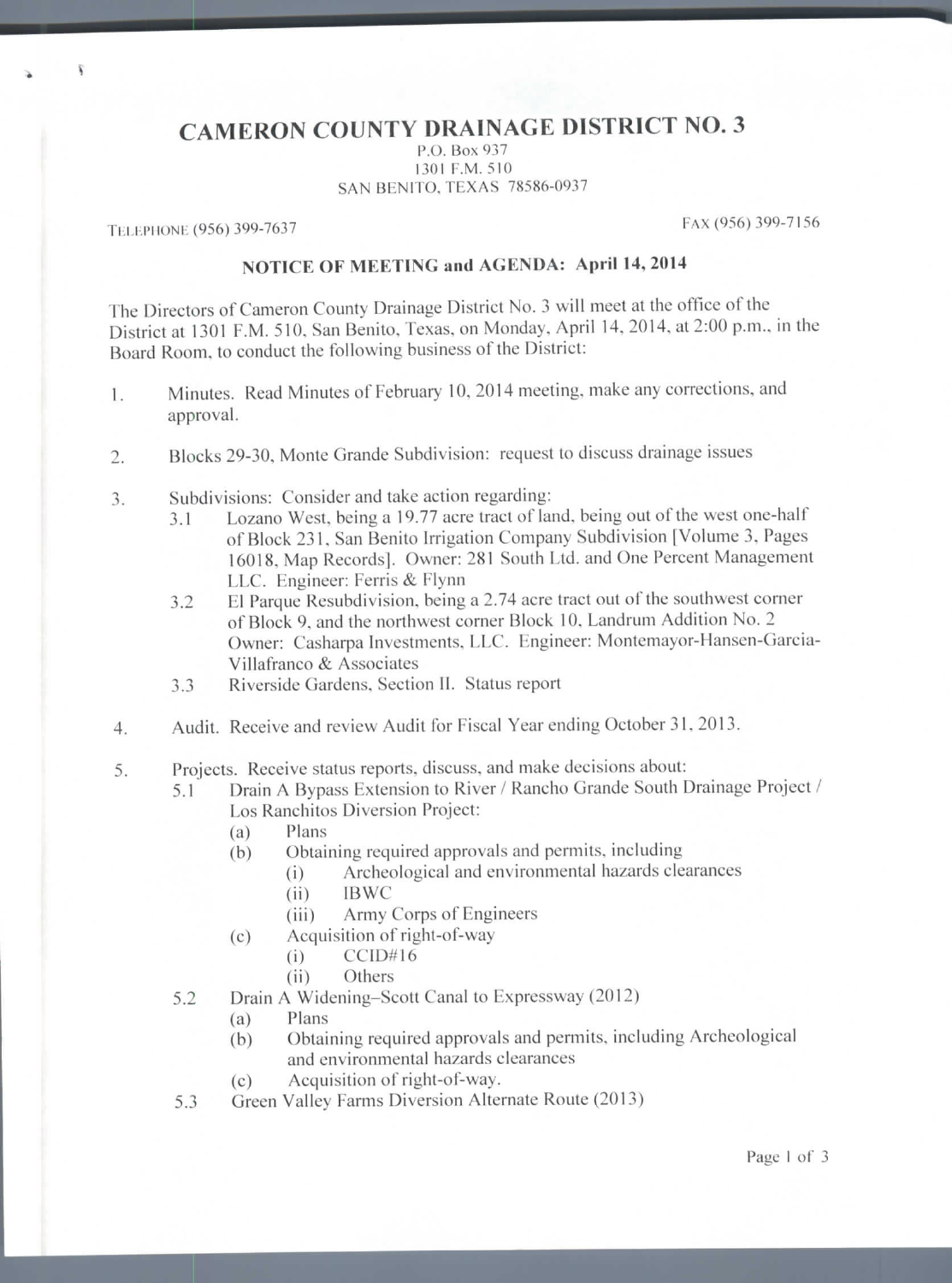5.4 East Line Drain Relief Project (2012)

Ī

- 5.5 F-21 Outlet Drain and F-23 Outlet Drain Crossing Upgrades (FM 1846 & Irrigation canals)
- 5.6 Drain C / Drain C-Right: Upgrade of crossing at Nixon Road (at intersection of Lines 7 and V)
- 5.7 Drain L-l: Concrete line between Williams Road and Expressway 77/83. Receive Engineer's cost estimate and recommendations; consider and take action on Engineer's recommendations.
- 5.8 Receive reports on any other pending or proposed project
- 6. Equipment. Status report on purchase of 2 brushcutters.
- 7. License Agreements/Permits/Interlocal Cooperation Contracts
	- 7.1 PUB: pipeline crossing of various drains. Consider and lake action on License Agreement for crossings of district facilities and the grant of right-ofway on District owned property.
	- 7.2 Drain B-5: City of San Benito Stookey Road extension. Status report on Interlocal Cooperation Contract
	- 7.3 Treasure Hills Relief Drain: Amendment of Permit for Utility Crossings for new VA Clinic to allow a manhole
	- 7.4 Drain C-Right: Down Drain Permit for Harlingen Medical Center LP.
	- 7.5 License for Down Drain for benefit of West 26.19 acres of Block 12, Parker Tract (owner: Rick Moses)
- 8. May 10. 2014 Election: Receive report of Secretary on whether any of the directorships are contested and if not, cancel election and declare candidates elected; otherwise, take such action as may be necessary to hold May 10 election,
- 9. Reports. Receive reports and make decisions respecting the subject of such reports, including:
	- 9.1 Financial Reports:
		- (a) Monthly financial report
		- (b) Quarterly and YTD reports
	- 9.2 Manager:
	- 9.3 Attorney:
	- 9.4 Engineer
	- 9.5 Drain Supervisor: Monthly report
	- 9.6 City of San Benito (if present)
- 10. Payment of accounts, wages, and directors services
	- 10.1 Ratification of checks issued since last meeting and before this meeting
	- 10.2 Issuance of checks this meeting
- 11. Executive session for discussion with attorney about status of pending litigation, and to seek attorney's advice concerning pending and contemplated litigation, and to discuss any other matter in which the duty of the District's attorney to the District, pursuant to the Code of Professional Responsibility of the Slate Bar of Texas, conflicts with the Open Meetings Act. pursuant to Texas Government Code Section